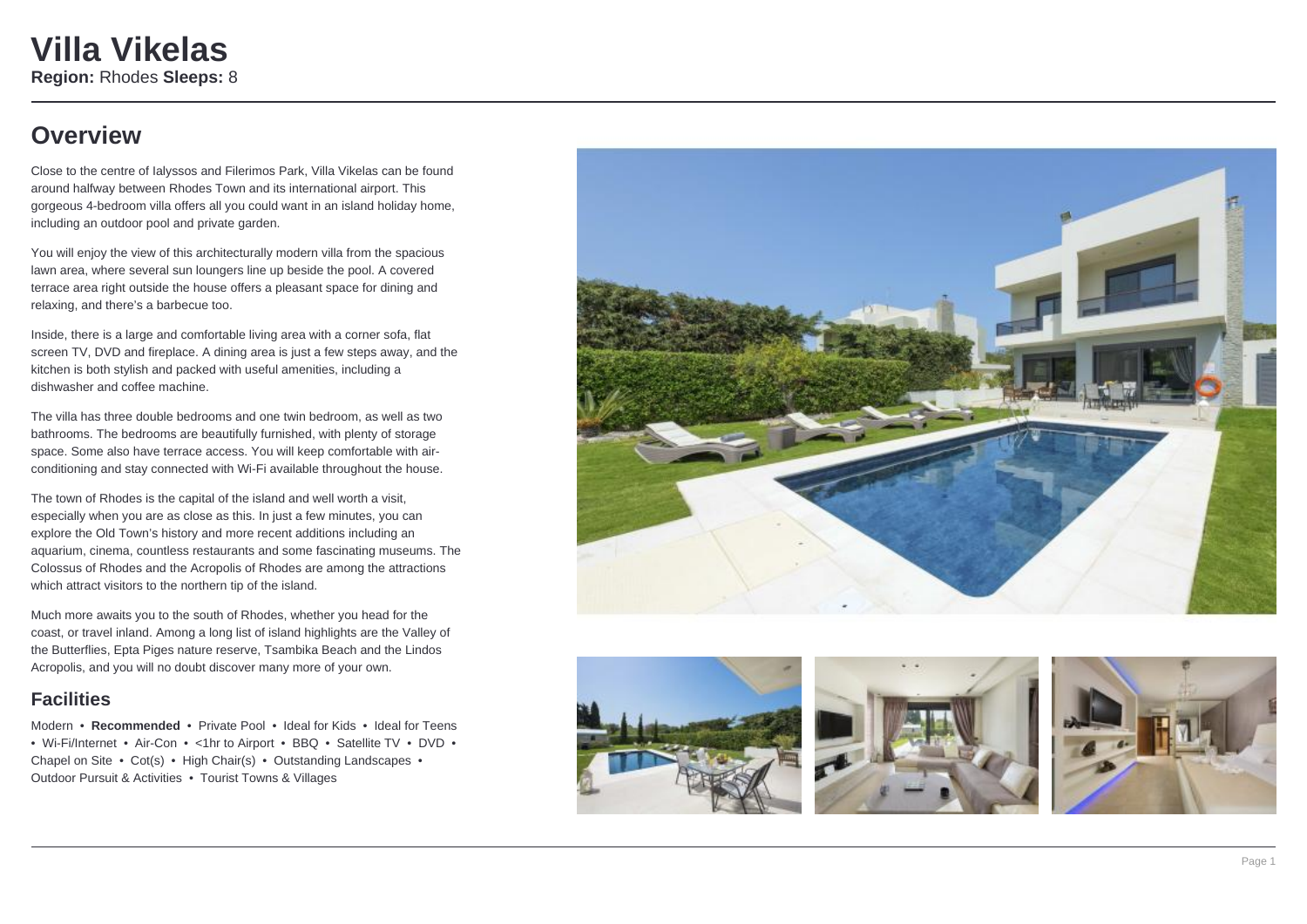# **Interior & Grounds**

#### **The Villa**

Ground Floor (main house) :

- Fully equipped kitchen
- Open plan living area
- WC

#### First Floor (galleried):

- Master bedroom with ensuite shower room
- Twin bedroom
- Double bedroom
- Family bathroom

Second floor:

- Double bedroom with en-suite

Exterior Grounds:

- Swimming pool 7 X 3.5 X 1.4
- Chapel
- Sunbeds
- Outside dining area

**Other Facilities:** 

- Washing Machine
- Dishwasher
- Iron and ironing board
- Microwave
- WiFi
- Airconditioning
- Games console
- DVD / CD player
- Filter coffee maker
- Highchair
- Cot
- Hairdryer
- Safe deposit box
- Fireplace







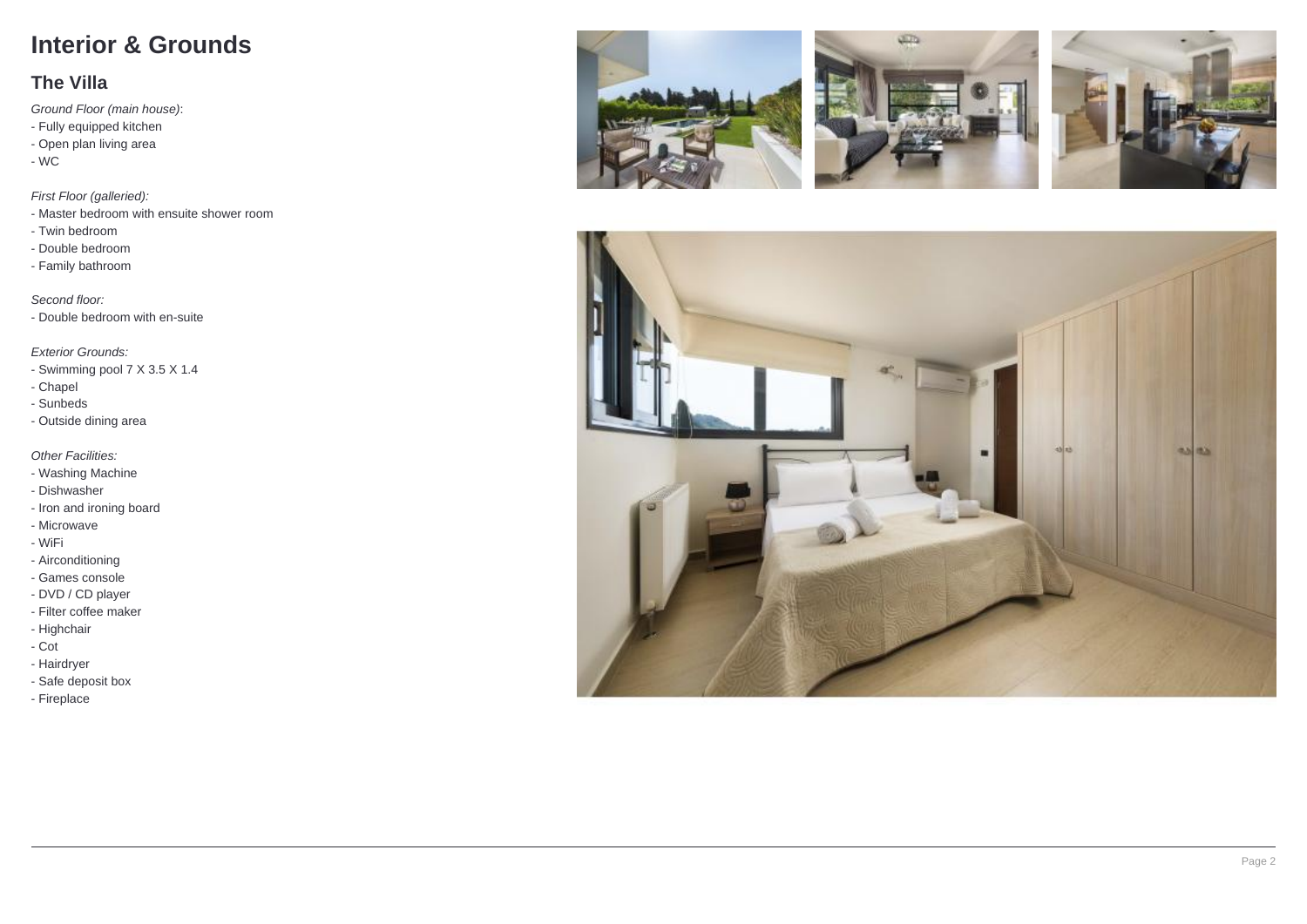## **Location & Local Information**

Hugely popular as a tourist destination, Rhodes is an island with more than its fair share of natural beauty and landmark sights. Easy to reach, with an international airport, Diagoras, about 20 minutes' drive from the capital, it would be a shame to miss out on discovering its charms for yourself.

The town of Rhodes is as good a place to start as any and lies on the northern tip of the island. A walk along the medieval walls of the Old Town will offer you some beautiful views, accessible from the must-see Palace of the Grand Masters. Part of a World Heritage Site, this is also the location of a fine museum which offers the chance to familiarise yourself with Rhodian history, extending as far back as the 3rd century BC.

Another museum worth checking out is the Museum of Modern Greek Art, with an eclectic collection only rivalled by Athens. The New Town area is visually appealing itself, with an Art Deco influence present in much of its architecture. Mandráki harbour is the home of Evangelismós Cathedral, where you can find some impressive frescoes.

Along the coast Lindos Acropolis is as spectacular as the coastal views it enjoys, and definitely worth seeing. Down the coast, you also have resorts such as Ammoudes, Kolympia and, perhaps best-known, Faliraki. While its reputation may precede it, this is not the hedonism capital it once was. A children's water-park and the beautiful Anthony Quinn Bay may tempt you there during the day, and an aquarium and scuba-diving school also embrace the aquatic theme.

At the very southern tip of the island, Prasonisi's location – dividing the Aegean and the Mediterranean – is considered prime wind-surfing territory. But if that sounds a little too exhilarating, Rhodes' more sedate attractions like the Valley of the Butterflies, numerous wineries and the seven springs of the wonderfully scenic Epta Piges nature reserve, will provide just as pleasant a day out.

### **Local Amenities**

| <b>Nearest Airport</b>     | <b>Rhodes International Airport "Diagoras"</b><br>(9km) |
|----------------------------|---------------------------------------------------------|
| <b>Nearest Town/City</b>   | Rhodes Town, Museums, shops and<br>restaurants<br>(9km) |
| <b>Nearest Supermarket</b> | Supermarket, petrol station and pharmacy<br>(1Km)       |







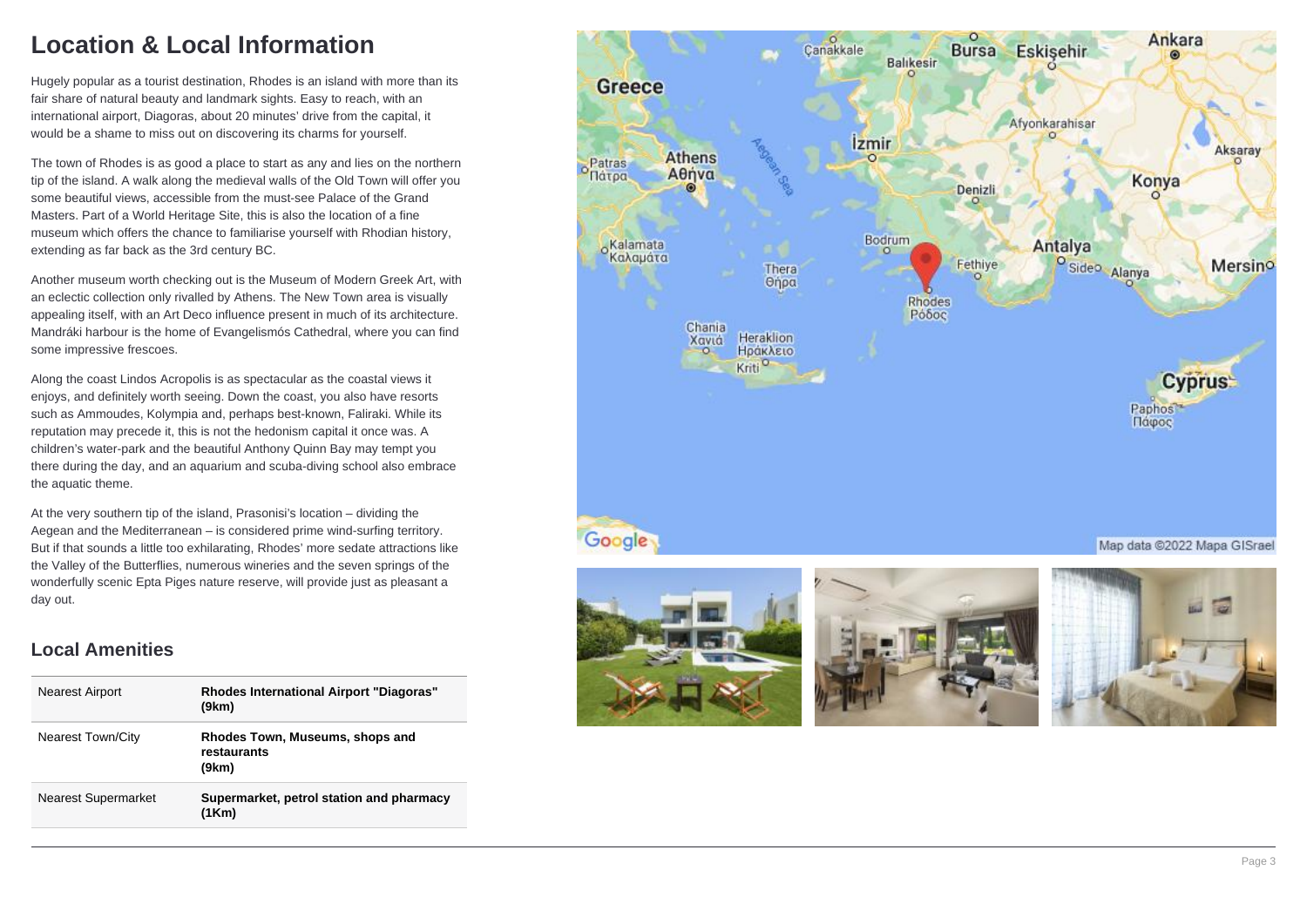| <b>Nearest Restaurant</b> | various<br>(250m)             |
|---------------------------|-------------------------------|
| Nearest Golf              | <b>Afandou Golf</b><br>(18km) |
|                           |                               |

Nearest Airport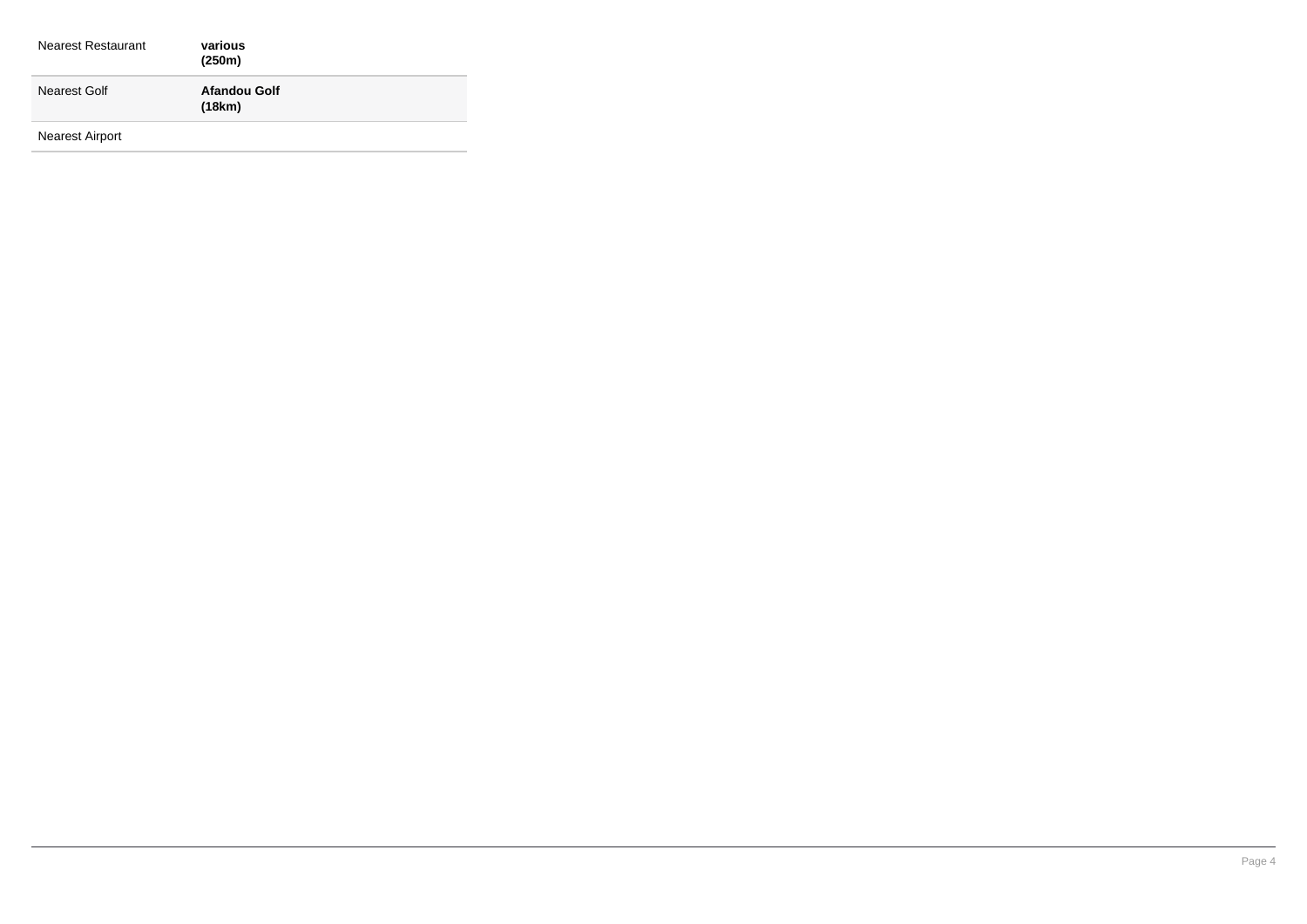# **What Oliver loves…**

- The lovely garden at this villa gives you enough privacy and it has a pretty stone chapel.
- We especially like the sleek bathrooms and spacious bedrooms
- If you want to explore the World Heritage Site of Rhodes' Old Town, this villa puts you in a great position, just over 10 minutes' drive from town
- You're just a short drive from beaches on the island's northern coast, including Kremasti, where kite-surfing is the big thing

# **What you should know…**

- No extra beds, cots etc are available at Villa Vikelas
- For cooler months, it's worth noting the pool has no heating.